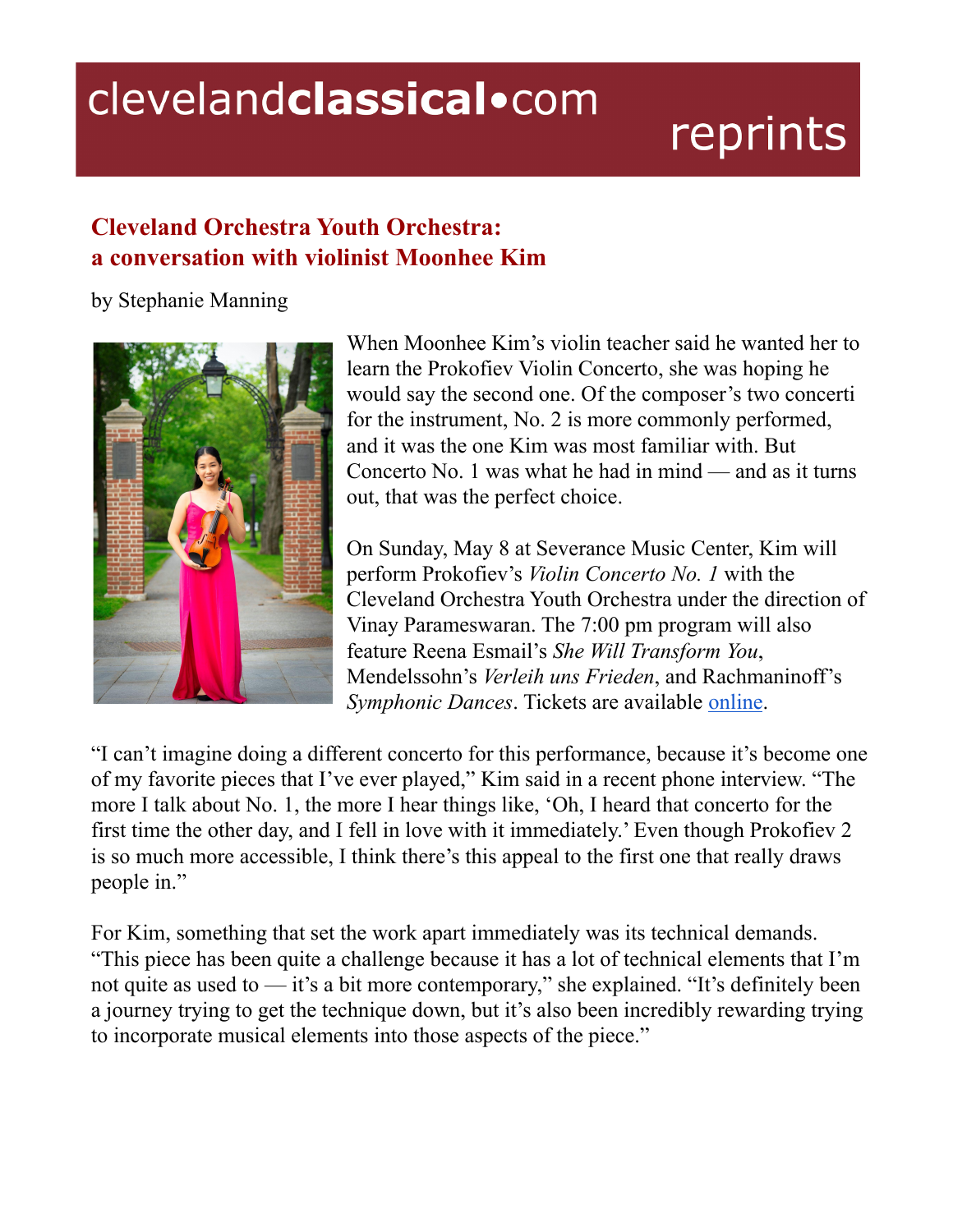Arguably the concerto's most unusual quality is its structure. Prokofiev turned the typical three-movement, fast-slow-fast pattern on its head, instead opting for slow-fast-slow. As Kim tells it, the entire piece is a process of tangling and unraveling.

"The first movement starts very solemn — it has a main theme, and then it unravels into these chaotic, technical passages all throughout. It ends with the same theme in the flute, with the violin as kind of this accompanimental figure. The second movement is very, very fast and straightforward, and really technically challenging, but it all kind of unwinds in the third movement, which starts kind of sarcastically and has a very flirty theme to it. And again, the entire concerto unravels and it concludes with the same main theme that comes up in the beginning."

That full-circle moment, where the opening theme makes a concluding appearance, has become meaningful for Kim on a personal level. "It reminds me of just a reflection on life. How you start with one thing, then it gets chaotic and different and experimental, but in the end you always return to this solemness and this reflectiveness. So it's been a really special piece for me."

Getting to perform a concerto with COYO is also a full-circle moment for the Beachwood High School senior, who called her six seasons with the group "absolutely transformative." She recognized that it's been a period of growth not only for her, but also the orchestra as a whole. "We've had so many challenges with COVID, but the orchestra has really persevered and put everything into these performances. It's amazing to see how young minds can really persist through such difficult times, and it's a special thing that we can use music as a binding factor."

With graduation on the horizon, what's next for Kim? Her college search process was all about finding a balance between her musical and academic pursuits — and she's confident that she's found it at Brown University, where she'll spend the next four years. "For a long time, it really felt like I betrayed a part of myself, you know, by not pursuing music," she said. "But academics and music, they both have to coexist in my life, and they both complement each other in a way where if I'm just pursuing music, I have this intellectual factor that's not satisfied."

While at Brown, she looks forward to studying subjects like literature, economics, and statistics, while continuing her musical studies through performance opportunities and taking lessons with a teacher in Boston. And she's found a steadfast supporter in COYO conductor Vinay Parameswaran, a Brown alumnus himself.